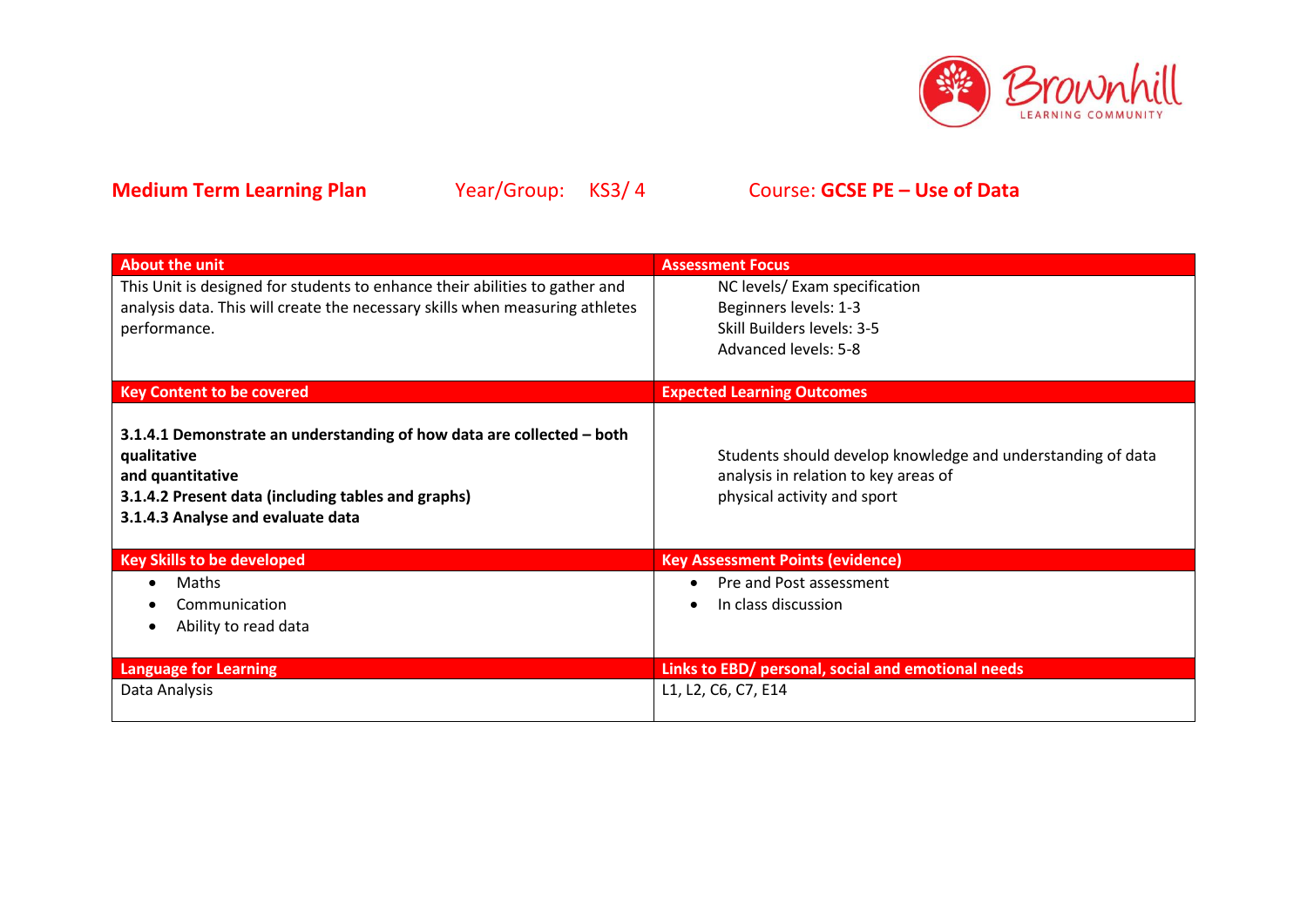

| <b>Session</b> | <b>Learning Objectives</b>                                                                                     | <b>Content to be covered</b>                                     | <b>Suggested Pedagogy/Teaching</b><br><b>Activities</b>                                               | <b>Learning Outcomes</b><br>(Assessment/Level<br>descriptors for this lesson)                            |
|----------------|----------------------------------------------------------------------------------------------------------------|------------------------------------------------------------------|-------------------------------------------------------------------------------------------------------|----------------------------------------------------------------------------------------------------------|
| $\mathbf{1}$   | 3.1.4.1 Demonstrate an<br>understanding of how<br>data are collected - both<br>qualitative<br>and quantitative | Quantitative data<br>Methods for collecting quantitative<br>data | Quantitative data deals with<br>numbers<br>Questionnaires.<br>Surveys.<br>Pg 60-61, 164-155, 198      | Students complete the learning<br>objectives and answer<br>appropriately on the end point<br>assessment. |
| 2 <sup>1</sup> | 3.1.4.1 Demonstrate an<br>understanding of how<br>data are collected - both<br>qualitative<br>and quantitative | Qualitative data<br>Methods for collecting qualitative data      | Qualitative data deals with<br>descriptions.<br>interviews.<br>Observations<br>Pg 60-61, 164-155, 198 | Students complete the learning<br>objectives and answer<br>appropriately on the end point<br>assessment. |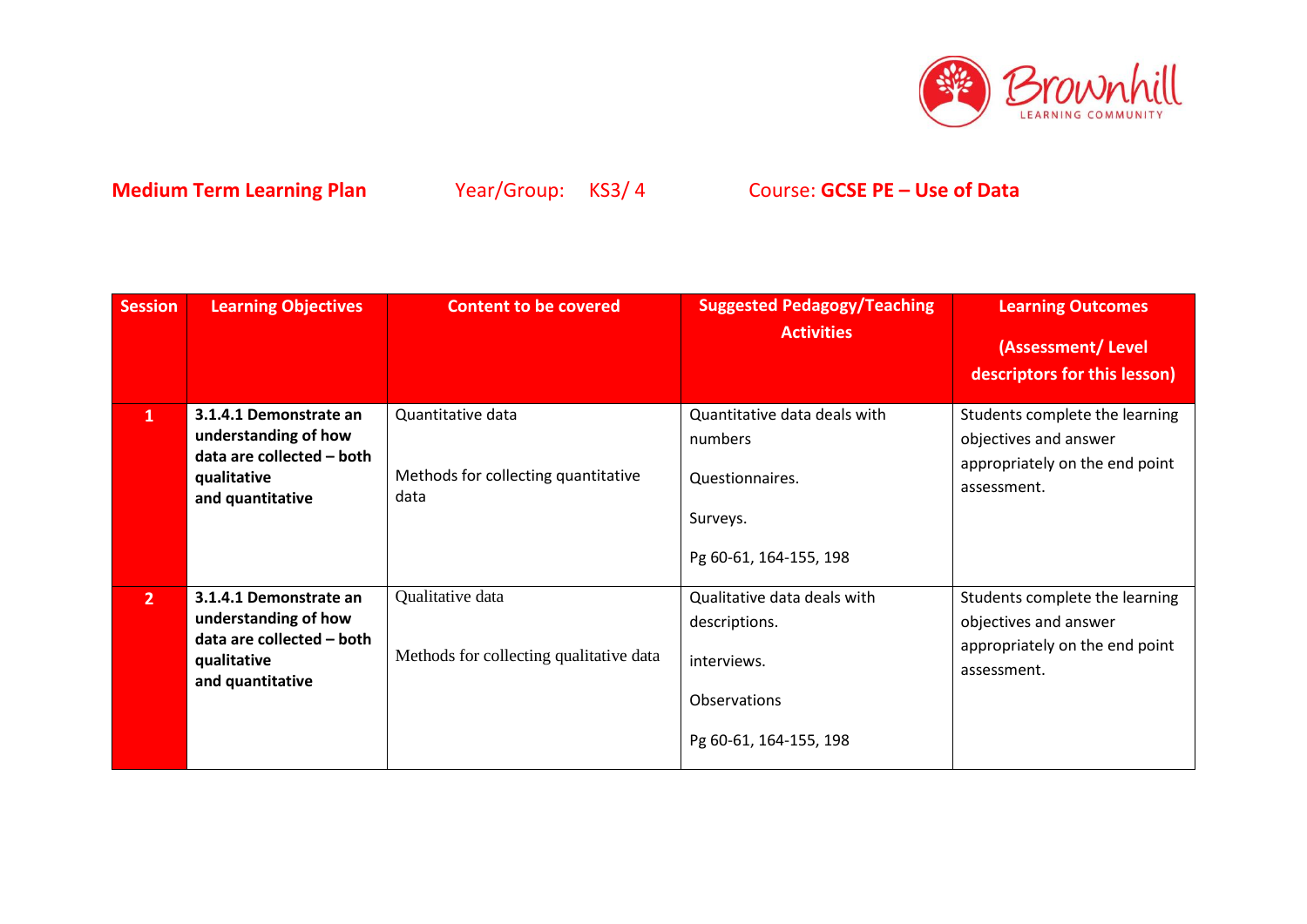

| $\overline{\mathbf{3}}$ | 3.1.4.2 Present data<br>(including tables and<br>graphs) | Presenting data                 | How to present data in tables.<br>How to plot basic:<br>• bar charts<br>• line graphs.<br>How to label x and y axes on bar<br>charts and line<br>graphs.<br>Pg 155-157 | Students complete the learning<br>objectives and answer<br>appropriately on the end point<br>assessment. |
|-------------------------|----------------------------------------------------------|---------------------------------|------------------------------------------------------------------------------------------------------------------------------------------------------------------------|----------------------------------------------------------------------------------------------------------|
| $\overline{\mathbf{4}}$ | 3.1.4.3 Analyse and<br>evaluate data                     | Analysis and evaluation of data | Interpretation of data presented in<br>basic:<br>• tables<br>• bar charts<br>• line graphs<br>• pie charts.                                                            | Students complete the learning<br>objectives and answer<br>appropriately on the end point<br>assessment. |